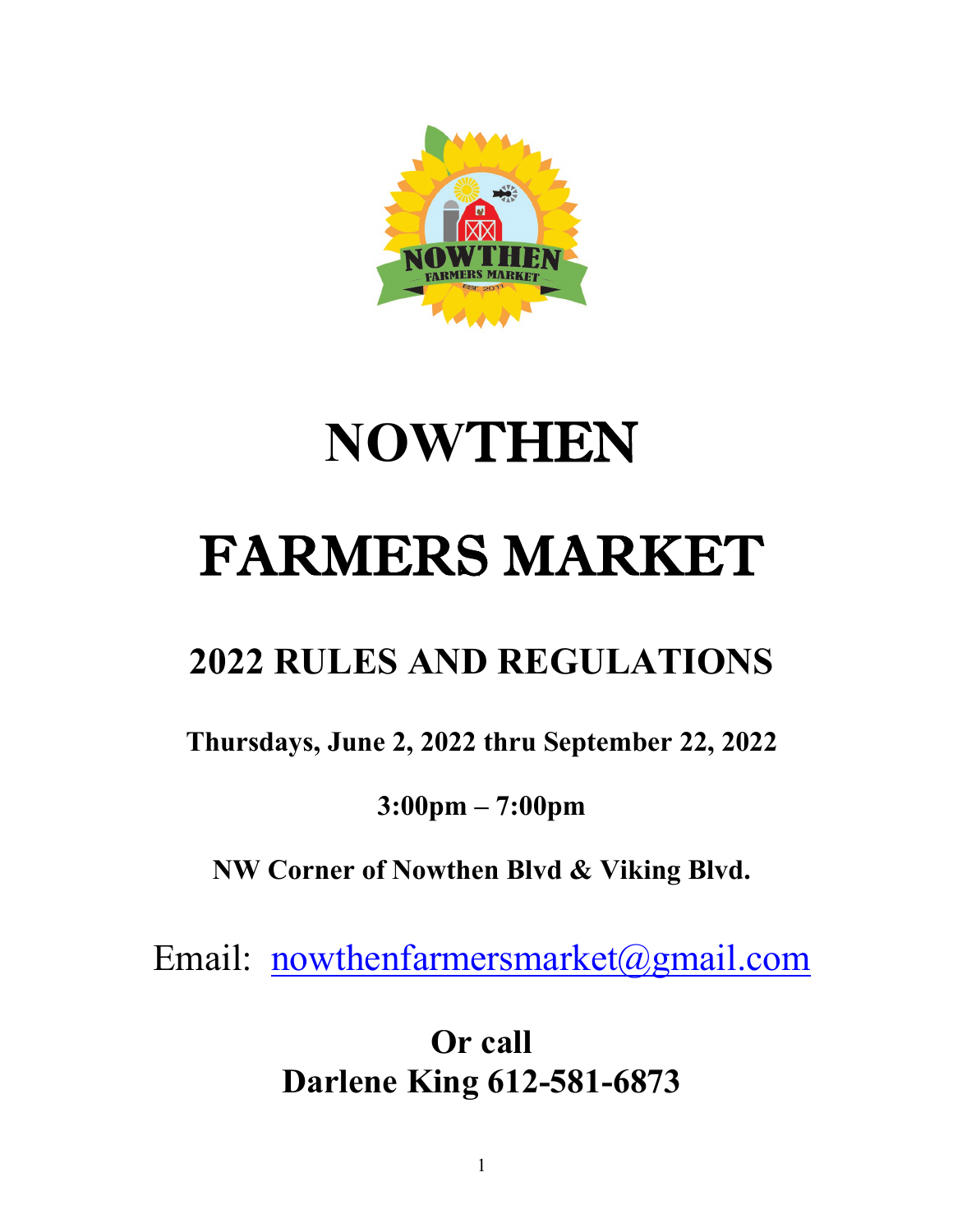### **2022 NOWTHEN FARMERS MARKET IMPORTANT DATES**

- April 29<sup>th</sup> Application due with applicable fees/certificates
- May 6<sup>th</sup> Approved vendor list completed and vendor contacted

#### June 2nd **OPENING DAY OF 2022 FARMERS MARKET**

- September 22<sup>nd</sup> Last day of Market
- September 24<sup>th</sup> Farmers Market at Heritage Festival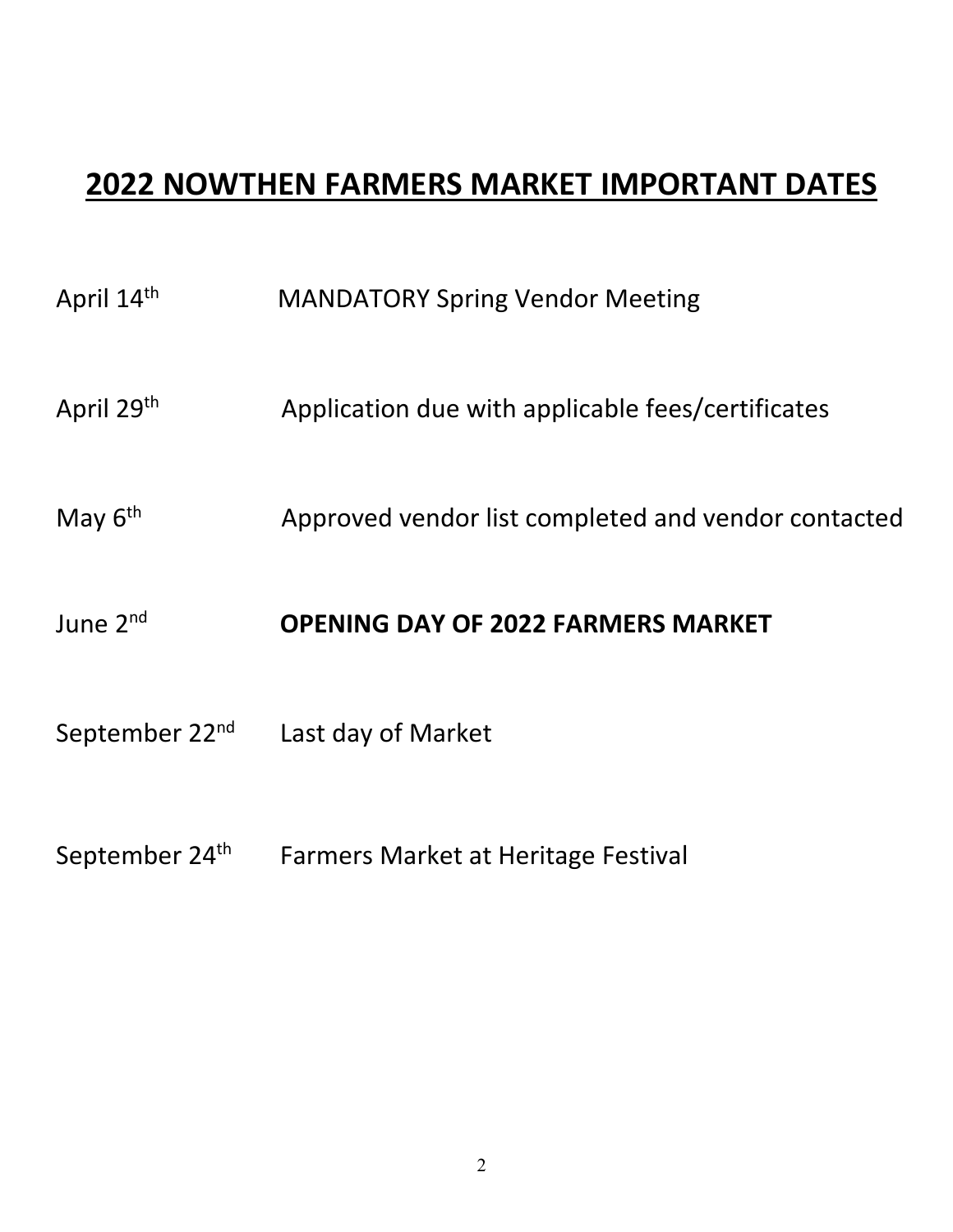## **MISSION STATEMENT**

## **TO PROVIDE FRESH LOCALLY GROWN PRODUCE AND LOCALLY MADE PRODUCTS TO OUR COMMUNITY FOR THEIR ENJOYMENT**

## **TO PROMOTE HEALTHY LIFESTYLES AS WELL AS PROVIDING AN ENVIRONMENT FOR COMMUNITY INVOLVEMENT**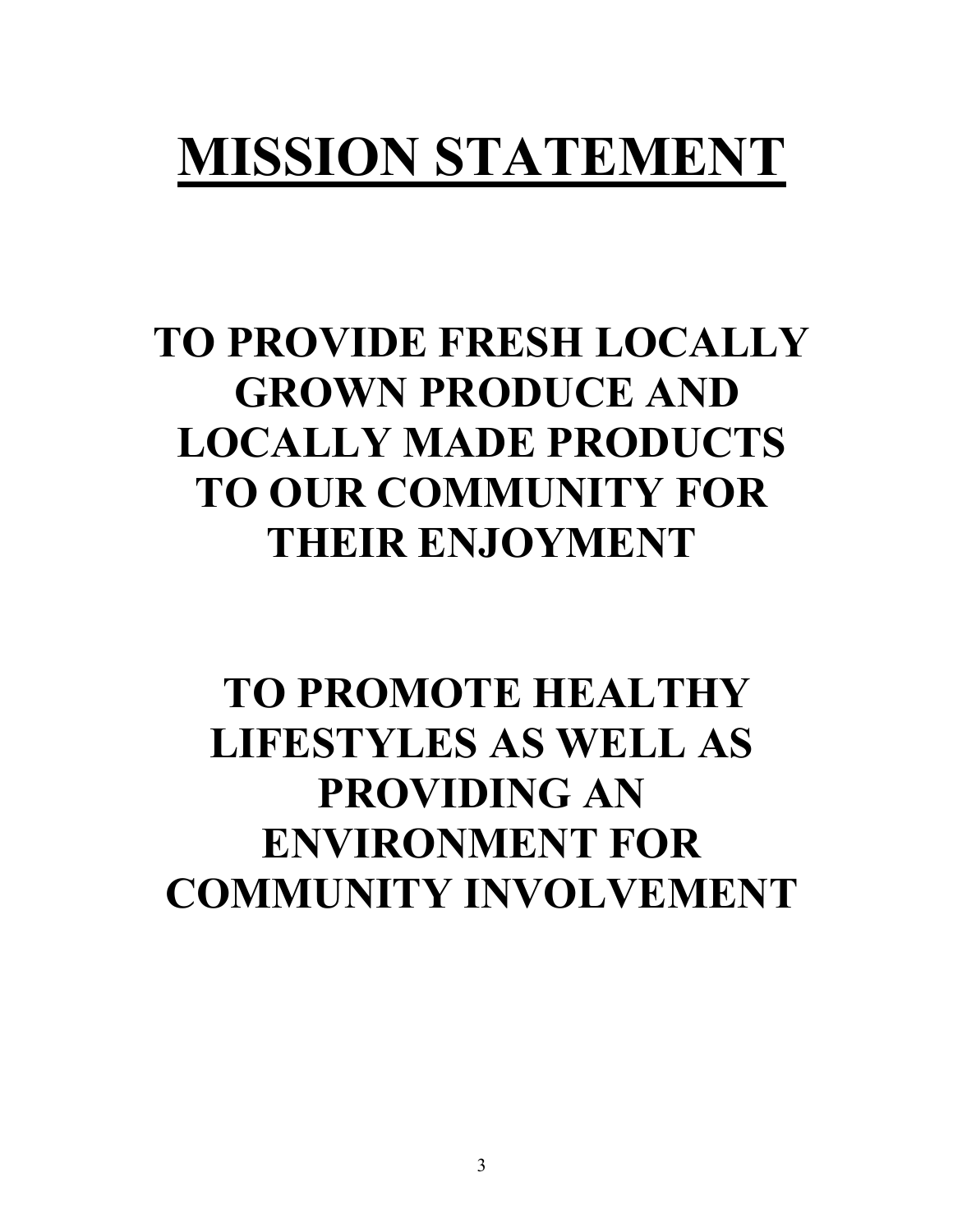#### **CITY OF NOWTHEN**

#### **NOWTHEN FARMERS MARKET 2022 RULES AND REGULATIONS**

Nowthen Farmers Market will be located in Bill's corner lot at Nowthen Blvd & Viking Blvd Thursdays between the hours of 3:00 p.m. and 7:00 p.m.

The following regulations have been adopted by the City of Nowthen to help the Market Committee manage the Market. The City has designated Darlene King - Market Manager and Jade Warren, Market Manager. There duties are listed below.

#### **MARKET COORDINATOR: Jade Warren**

The Market Coordinator is the person(s) appointed by the Nowthen City Council to administer and oversee the Market and enforce the rule. The Market Coordinator is the primary contact for the following:

- Assist with vendor eligibility.
- Assist vendors in complying with health and sanitation requirements.
- Receive and assist with appeals of rules and regulations.
- Assist with enforcement of Market rules.
- Coordinate volunteer assignments.
- Promotion of the Market.
- Initiate ideas for improvements to the Market.

#### **MARKET MANAGER: Darlene King**

The Market Manager is the person(s) appointed by the Nowthen City Council to assist the Market Coordinator(s) with the administration of the market as needed. The Market Manager also has authority over the following:

- Determine vendor eligibility.
- Assign vendor designated areas and direct vendors to their areas on Market day.
- Rule on vendor appeals of rules and regulations.
- Revoke a vendor's permit for violation of Market rules.
- Coordinate vendor absences.
- Determine weather related Market closings.
- Assist with volunteer assignments.
- Initiate ideas for improvements to the Market.

The Market Manager shall make space assignments in a manner that best assures the good safety, management, and operation of the Market. With these factors considered, priority of assignments shall be based upon the length of time vendors have been continuous licensees of the Market, with the highest priority going to the vendor with the longest record of continuous history as a rent paying vendor, subject to the best flow of the market as a whole. Determined by Market Manager in consultation with Market Staff.

\*Initial\_\_\_\_\_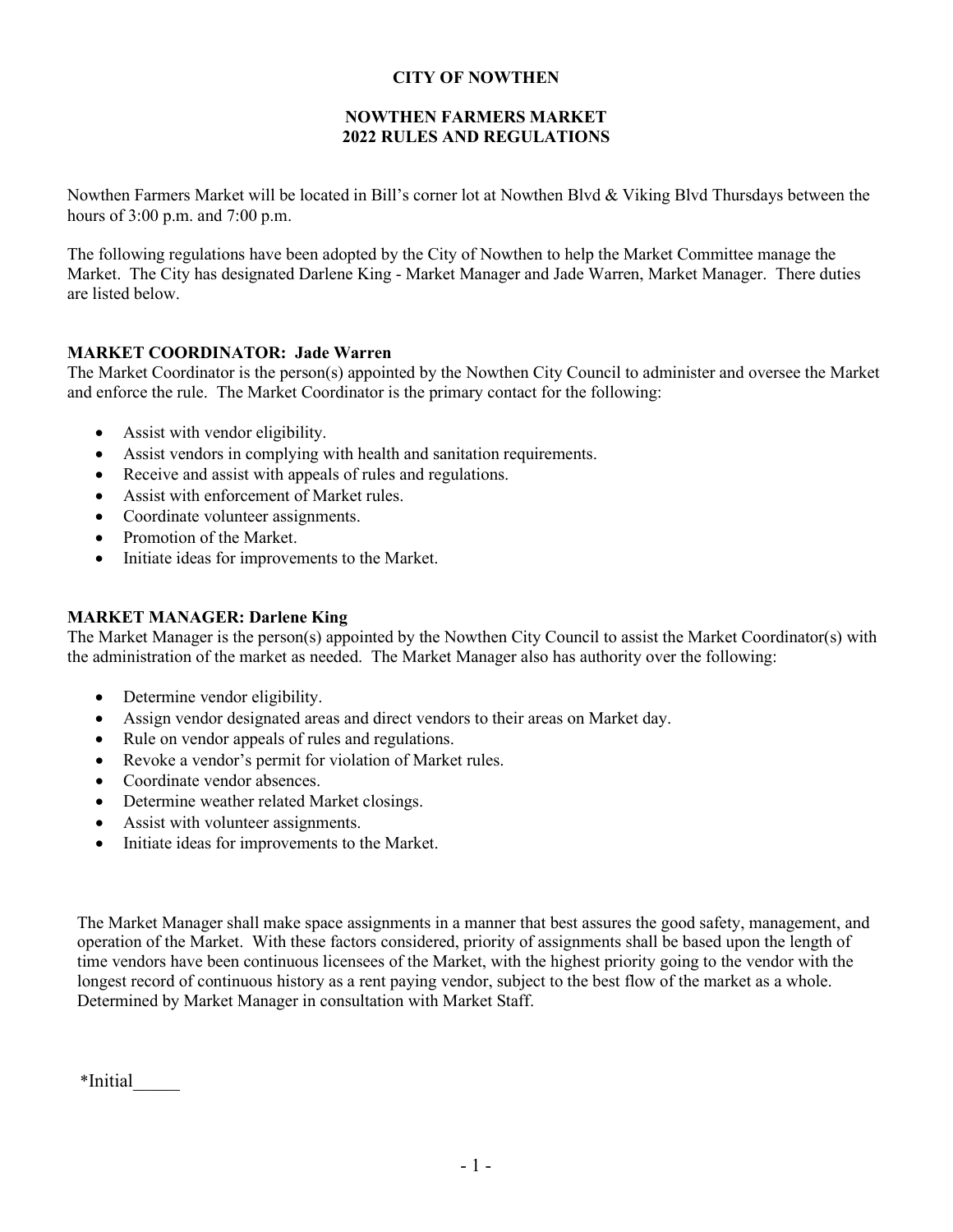#### **APPLICATION, FEES AND PAYMENT PROCESS:**

All applicants must complete a Vendor Application and return it with the applicable fee in the form of cash or a check (made out to the City of Nowthen) and copy of any permits/licenses needed for your product as well as a certificate of insurance to the following:

City of Nowthen C/O Farmers Market 8188 199th Avenue NW Nowthen, MN 55330

If you have any questions, please feel free to contact Darlene King at 612-581-6873.

Only one applicant per household and/or farm, garden or nursery.

Fees for denied applications will be returned promptly by Market Staff.

Submitting an application does not guarantee acceptance into the market.

Once an application is accepted and vendor contacted, the fee will be non-refundable.

Market staff reserves the right to verify that the products being sold meet market qualifications.

#### **VENDORS:**

1. Persons who apply to be a vendor must produce/create what they sell. Vendors may only sell produce grown on land within Nowthen City Limits that they farm, OR own or rent the land the produce comes from and within a 30 mile radius of Nowthen. No resell of produce accepted. Vendors must live within a 30 mile radius of the City of Nowthen**.** 

Vendors shall be responsible for the following:

- a. Comply with these regulations as well as all other regulations, codes and Statutes that govern the growing, preparation, and sale of products defined in this regulation. Vendors that violate the market rules may be removed from participation in the market without refund.
- b. Cooperate with the Market Manager and staff regarding the assignment of space, use of City property, use of Bill's property, use of parking spaces, etc.
- c. Maintain a clean vending area, dispose of all refuse and trash at the direction of the Market Manager and staff, and take care not to deface or damage Bill's property.
- d. Pay the fee timely to the City of Nowthen, at City Office or coordinators/manager at market site.
- e. Vendors are responsible for the safety of the products being sold, and shall hold The City of Nowthen harmless from any liability whatsoever that results from their activities at the Farmers Market.
- f. Payment of taxes. All vendors are responsible to the State of Minnesota for Collecting, reporting and remitting all Minnesota State Sales Tax

\*Initial\_\_\_\_\_\_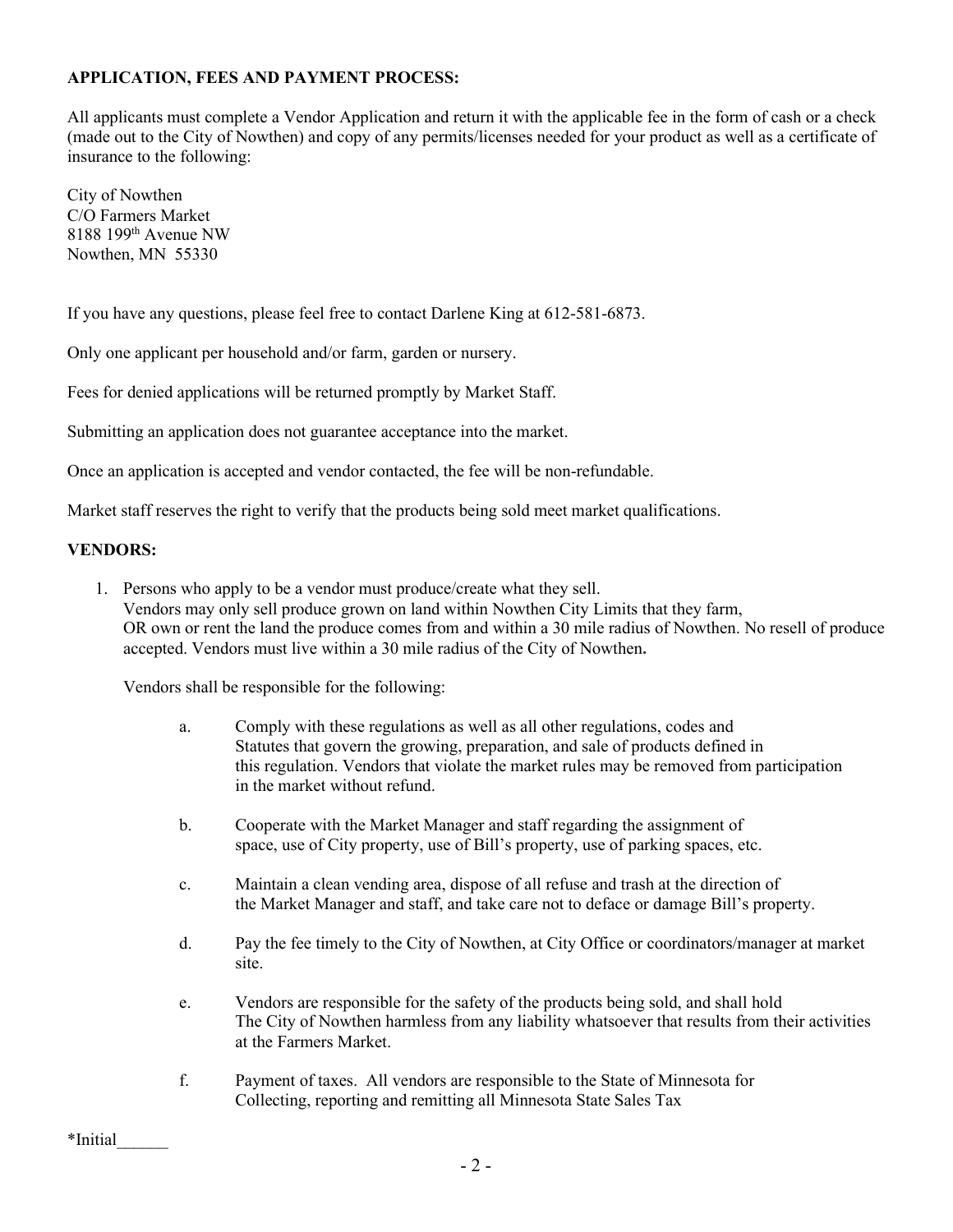#### **ITEMS OFFERED FOR SALE:**

All items must be prepared, labeled, displayed and stored in accordance with Minnesota Department of Agriculture, Minnesota Department of Health and Anoka County Community Health Department guidelines.

Produce sold as certified organic must have originated from an organic grown certified farm, and the vendor must provide a copy of the vendor's National Organic Standard certificate as provided by a USDA accredited agent; but if vendor practices chemical free farming, they may state product as such.

All items should be sold by bulk, bundle or individual item. Items sold by weight units of measure require a Minnesota State Certified Scale.

Price, terms of sale, etc. are between buyer and seller; but all vendors agree to abide by fair business practices. No undercutting pricing or volume of other vendors. First offense, vendor will be asked to correct pricing etc. Second occurrence offender will be asked to leave market for the season with no refund.

#### **Prices of all products must be clearly marked.**

All packaged/canned/processed/baked food vendors must complete the cottage food producer training and include a copy of your cottage food producer registration from MN Dept. of Ag with this application. Find information about this new process at [http://www.mda.state.mn.us/cottagefood.](http://www.mda.state.mn.us/cottagefood) Contact Darlene King at 612-581-6873 for more information.

All packaged food must include the name of the preparer, the contents, and the address of the place of manufacture.

#### **MARKET GOODS:**

The following items are approved for sale:

- a. Vendor grown fresh fruits and vegetables.
- b. Vendor grown herbs and spices, fresh or dried.
- c. Vendor grown bedding plant, hanging and potted plants, perennials.
- d. Vendor grown cut flowers and/or dried flowers and plants.
- e. Vendor produced products such as: honey, maple syrup, preserves, canned goods, spices, eggs, meats, cheeses and baked goods, if prepared and packaged in accordance with rules. Established by the Minnesota Department of Agriculture. (Jams, jellies, syrups,

breads, lefse, etc., are required to adhere to labeling law requirements according to Minn. Stat. §28A and any other applicable law.)

f. Vendor made PREAPPROVED craft items. No mass-produced or second market items.

Products not listed above must receive advance approval from market staff in writing before sale. Vendors may not sell any item not approved or identified in their market application. Market Manager has the right to ask vendor to remove products.

#### **SAMPLING:**

Vendors are strongly encouraged to provide samples of their products. Samples are very appealing to shoppers and offering samples helps vendors to educate shoppers of local products as well as the farmer/producer of the product, and helps to create an atmosphere of community. The requirements of the Safe Sampling at Farmers Markets law handout will be provided to approved vendors.

\*Initial\_\_\_\_\_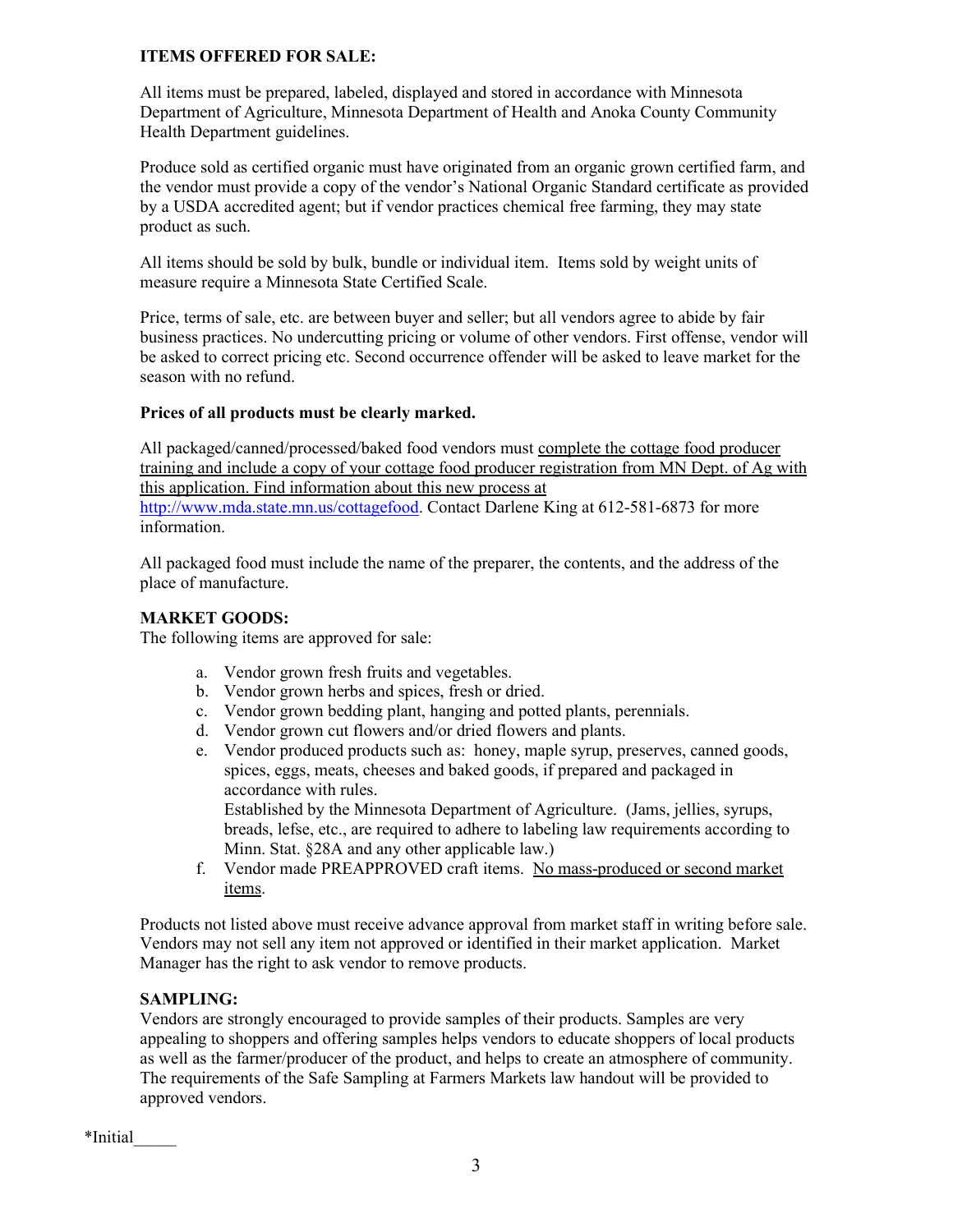#### **PERMITS:**

All permits and licenses required by the City of Nowthen, Anoka County, the State of Minnesota or the Federal Government are the sole responsibility of the vendors.

All vendors who are required to have permits/licenses must submit copies with their market application.

#### **INSURANCE:**

The Nowthen Farmers Market requires all vendors to carry their own general liability and *recommends* product liability insurance. The Nowthen Farmers Market states that all vendors, excluding lotions will be included in the MFMA insurance program. Darlene King at 612-581- 6873**,** for any insurance concerns.

#### **ATTENDANCE:**

Vendors are expected to have their booth attended on all market days they are scheduled/listed for on their application.

All vendors must be in place by **2:30pm**.

Vendors must call the Market Manager if they are NOT going to make it to the market on their scheduled day at **least** before noon on market day. Market Manager Darlene King can be reached at 612-581-6873.

If an emergency situation arises and a vendor feels they must leave, please notify Market staff, and staff will do their best to facilitate departure.

#### **BOOTHS:**

Tent size will be:  $10'$  x  $10'$ . Tents, including legs & weights must fit into designated area.

All Market vendors must have signs with their name or farm name at their booth.

Booth space is nontransferable.

Booth space will be assigned by Market Manager to allow for the best product mix, traffic flow, etc.

**One** vehicle is permitted as part of the booth space and must fit behind the tent for a 34' length.

Vendors are responsible for providing all tables, tents, and any other items needed for their display.

Tents must be weighted or staked down. Further, all stakes **must be marked** so that they are **visible** to the traveling public. It is *recommended* that each canopy leg have over 20 lbs. of weight attached. It is acceptable to tie your booth to a vehicle.

All displays must be neat and tasteful. All vendors should represent themselves in an appropriate manner and dress (shirt and shoes must be worn).

Vendors must remove all trash from the Market area after the market closes. This includes product debris**,** bags and boxes as a result of their sales.